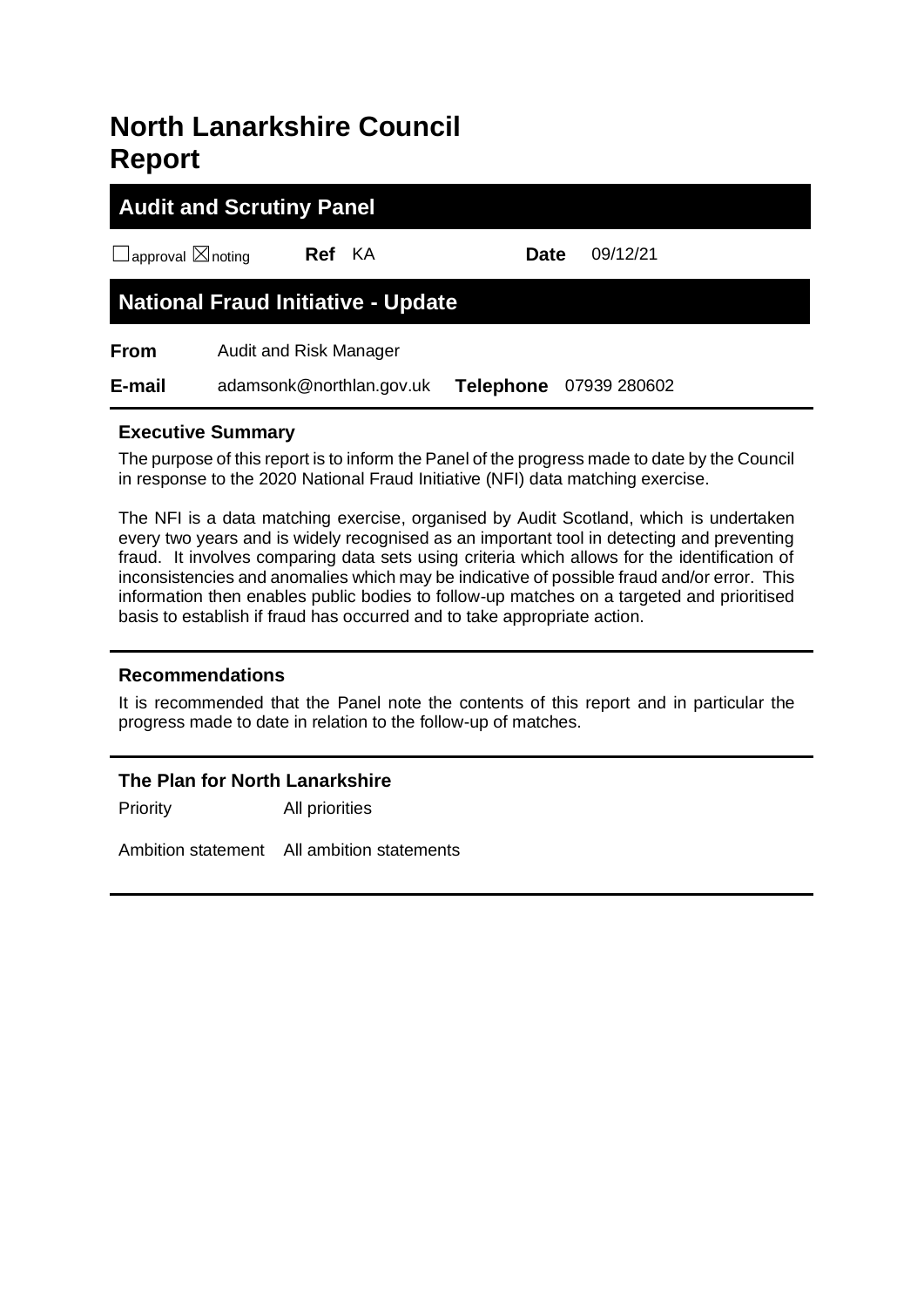#### **1. Background**

- 1.1 The NFI is a UK-wide exercise which enables public bodies to take advantage of computer data matching techniques to assist them in detecting fraud and error. It is organised by Audit Scotland and is carried out by them under statutory powers added to the Public Finance and Accountability (Scotland) Act 2000 by section 97 of the Criminal Justice and Licensing (Scotland) Act 2010.
- 1.2 The NFI works by using data matching to compare a range of information held on public bodies' systems to identify potential inconsistencies or circumstances that could indicate fraud or error. This information enables public bodies to follow-up these matches on a targeted and prioritised basis to establish if fraud has occurred and to take appropriate action where it has. A match does not automatically mean that there is fraud or error, therefore the Council is not expected to review and/or follow up every match. The outcomes from any investigation are recorded on the secure NFI web application.
- 1.3 Information in relation to payroll, housing (current tenants and waiting lists), council tax reduction scheme, blue badge parking permits, taxi licenses, and creditor payments and relevant standing data was uploaded by the Council to the secure NFI database in October 2020 and the results were received on 29 January 2021.
- 1.4 NFI 2020 also included one new data set for the Small Business Bonus Scheme (SBBS). The SBBS is a relief from non-domestic rates for businesses with a combined rateable value of all premises less than £35,000. This dataset for allows for comparison within, and between other, Councils to identify any instances where ratepayers in receipt of SBBS have not declared other properties (as this affects the level of relief due/awarded). This data was submitted in December 2020 and the matches were received on 29 July 2021.
- 1.5 As part of the counter fraud response to the government's Covid-19 relief programme, the NFI 2020 work programme included the requirement to submit additional data in relation to the Covid-19 business grants for the Small Business Grant and Retail, Hospitality and Leisure Grant Funds. Relevant data was submitted in January 2021 and is being matched within, and between, Councils to identify potential fraud in relation to multiple grants paid to businesses at the full 100% rate; grants paid to businesses where the cumulative rateable value exceeds permitted limits; duplication between grant schemes; and payments made to businesses or individuals flagged on a proven fraud 'watchlist'. These matches were received on 20 September 2021.
- 1.6 The Council has received a total of 14,256 matches across 97 reports.
- 1.7 Additionally, council tax single person discount and electoral register data was uploaded to a separate area within the NFI database in December 2020. As the matches only relate to North Lanarkshire, they were made available shortly after submission and the Council received a total of 8,732 matches across two reports.

# **2. Report**

#### **NFI Progress to date**

2.1 Audit Scotland has indicated that they do not expect every match or report to be reviewed and has advised bodies to prioritise matches. As such, they have categorised the individual reports based on the quality of match (high, medium, address or information only), with 'high' reports being matched on National Insurance Number. Additionally, all matches contained in reports have been allocated a 'risk scoring' based on a combination of the likelihood of fraud occurring and the number of times an individual appears across the NFI data.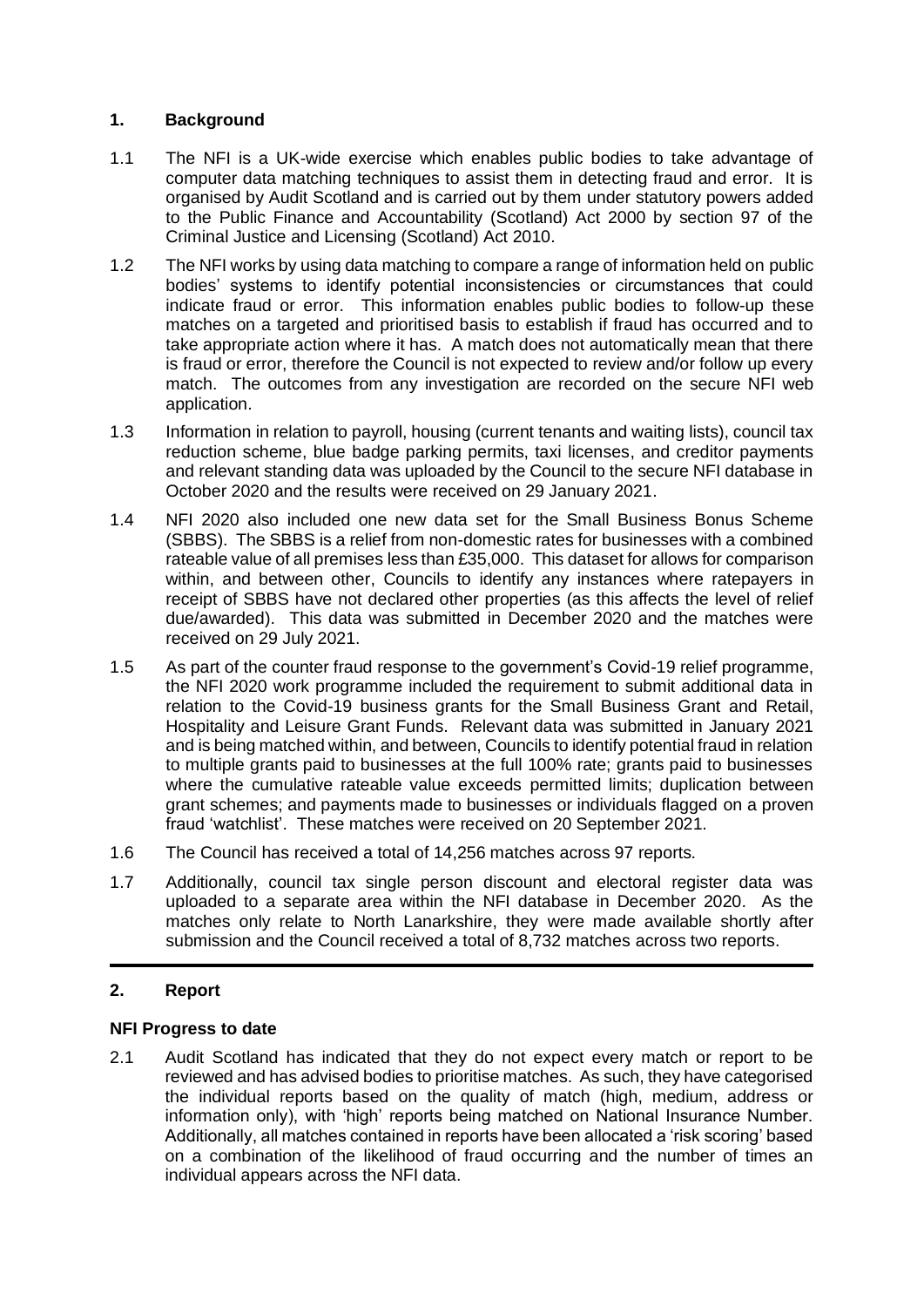- 2.2 Given the high volume of matches received, there are limitations to the number of matches that can be reviewed within the resources available. Services are responsible for determining a method of prioritising their matches for investigation, ensuring timely action and update of the NFI database. This is generally done by taking account of the risk scoring allocated on the NFI database.
- 2.3 To date, 9,185 (64%) of the Council's matches have been processed, resulting in 7 frauds and 650 errors with £71,186 savings. A summary of the results by report type is detailed in the table below.

| <b>Report Type</b>          | <b>Total</b><br><b>Matches</b> | <b>Processed</b> | <u>In</u><br><b>Progress</b> | <b>Fraud</b>   | <b>Error</b> | <b>Total</b><br>Value |
|-----------------------------|--------------------------------|------------------|------------------------------|----------------|--------------|-----------------------|
| Housing Benefit             | 231                            | 209              | 0                            | $\overline{0}$ | 4            | £12,179               |
| Council<br>Tax<br>Reduction | 2,302                          | 1,195            | 5                            | 0              | 95           | £24,272               |
| Payroll                     | 68                             | 47               | $\Omega$                     | $\Omega$       | 0            | £0                    |
| <b>Blue Badges</b>          | 1,066                          | 1,066            | 0                            | 0              | 551          | £0                    |
| <b>Creditors</b>            | 6,353                          | 5,951            | 77                           | 0              | $\Omega$     | £0                    |
| Procurement                 | 91                             | 85               | 6                            | 0              | $\Omega$     | £0                    |
| <b>Housing Tenants</b>      | 2,152                          | 484              | 180                          | 0              | $\Omega$     | £0                    |
| <b>Waiting List</b>         | 1,817                          | 14               | 201                          | 0              | 0            | £0                    |
| <b>SBBS</b>                 | 173                            | 134              |                              | $\overline{7}$ | $\Omega$     | £34,735               |
| <b>Grant Recipients</b>     | 3                              | $\Omega$         | 0                            | $\overline{0}$ | 0            | £0                    |
| Total                       | 14,256                         | 9,185            | 470                          | $\overline{7}$ | 650          | £71,186               |

- 2.4 Matches relating to housing benefit and council tax reduction have been dealt with by the Appeals and Adjudications team within Financial Solutions. The team prioritised the high and medium risk housing benefit reports, and review of these reports is complete. They are currently in the process of reviewing the high and medium risk council tax reduction reports. To date, 99 errors have been identified with savings of £36,451.
- 2.5 Internal Audit assessed payroll to payroll matches where North Lanarkshire Council employees are also employed by other public sector organisations. These matches are generally innocent, although public bodies have previously identified matches to be indicative of 'ghost' employees or individuals holding multiple employments whilst on sick leave with one of the bodies. Review of these matches was prioritised and focused on North Lanarkshire Council employees earning more than £10,000 per annum with both bodies. No issues were identified. The remaining matches were not selected for investigation as there is a lower risk of fraud or error given the smaller sums involved.
- 2.6 The review of matches relating to blue badges is complete and has resulted in 551 badges being cancelled, generally as a result of the badge holder being deceased. Given the high number of matches in this area during the current and previous NFI exercises, the section responsible for processing blue badges has identified some improvements which should reduce the number of these matches in future NFI exercises.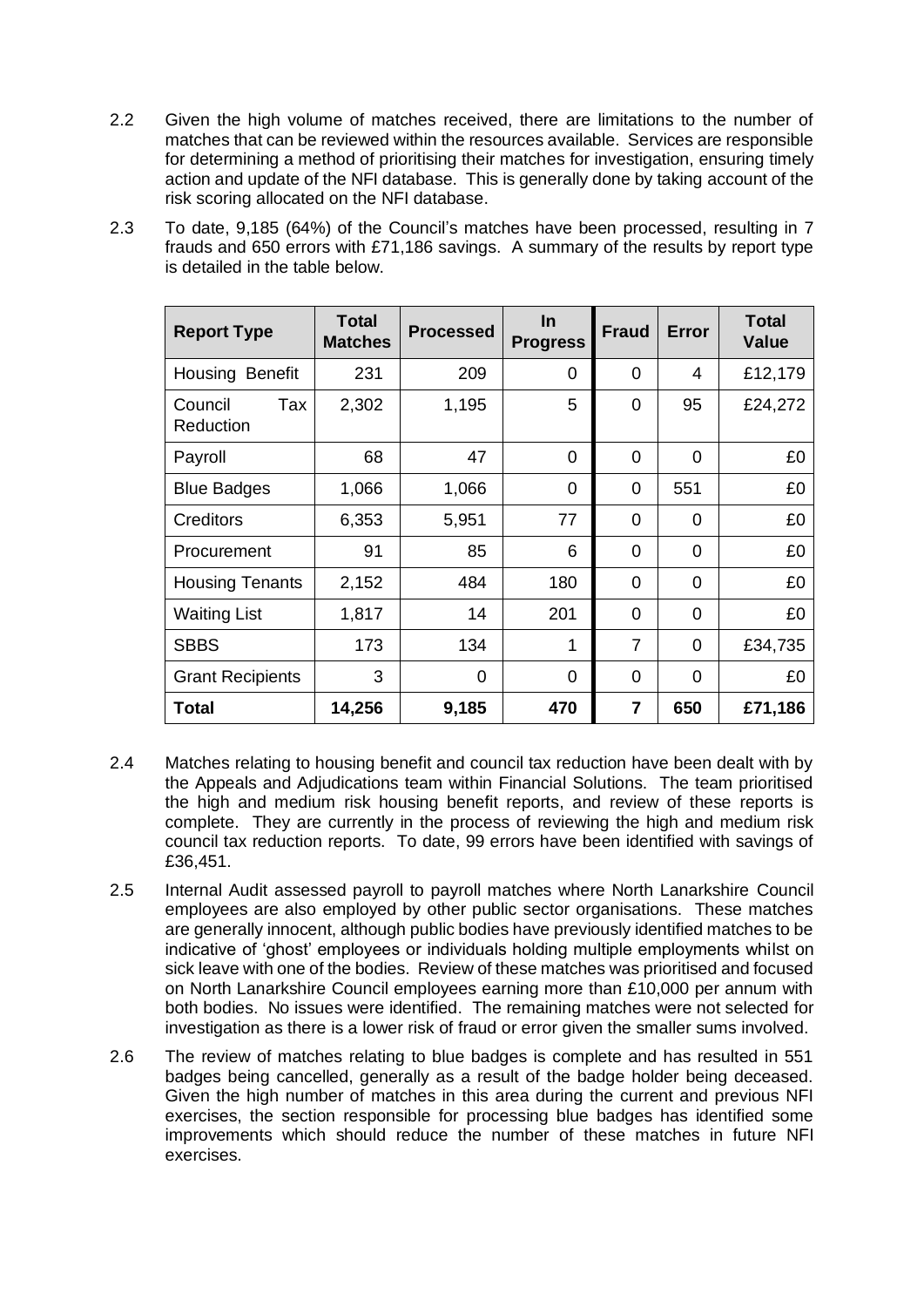- 2.7 Creditors matches, relating to potential duplicate payments and creditor references account for 45% of the total matches received. The majority of these (90%) fall into two reports matched on invoice number, invoice amount and/or creditor reference. Internal Audit has undertaken an initial review of these matches and has identified that they contain a large number of 'false positives' as some suppliers (i.e. utilities) have regular monthly charges using the account reference as the invoice number. As such, review of these matches was prioritised to focus on those where the potential for duplicate payments is greatest and the invoice value is most significant. Investigation of these matches is complete and a small number (and value) of potential duplicate payments have been identified and passed to the Creditors section within Financial Solutions for further checking.
- 2.8 Matches relating to procurement involve a comparison of North Lanarkshire Council employees to Companies House information to identify any potential undeclared conflicts of interest. Internal Audit has reviewed these matches and identified a small number of matches which merit further investigation to ascertain whether a conflict of interest exists, and if so, whether it has been declared. Work is ongoing to conclude these matches. Any issues arising will be passed to relevant management for consideration under the Council's disciplinary processes as and where appropriate.
- 2.9 Review of Housing Tenant and Waiting List matches during previous NFI exercises has been limited and matches have generally continued to reappear in subsequent exercises. Where matches have been reviewed, it has become apparent that the level of matches being generated is partly attributable to the poor quality of underlying data held on the Council's housing management system (HSMS), much of which in relation to household composition is often inaccurate and/or out of date.
- 2.10 This carries significant risks in relation to the Council's legal duty under data protection legislation to ensure that data held is accurate and up to date; and also creates potential operational issues in relation to succession of tenancy issues and the increased risk of allocating houses inappropriately.
- 2.11 As a result, Housing Solutions has prepared an action plan for reviewing these matches and the wider issues arising, committing to completion of the review by 31 December 2021. Internal Audit considers that it is important that Housing Solutions closely monitor progress and that adequate resources are devoted to ensuring that this task is completed by the agreed target timescale.
- 2.12 The review of the Small Business Bonus Scheme (SBBS) matches by Financial Solutions is well underway. Seven frauds have been identified to date where the ratepayer did not declare other business premises, resulting in savings of £34,735.
- 2.13 The matches for Covid-19 business grants were received in September 2021. The Council has only three matches and these are expected to be reviewed shortly.
- 2.14 Financial Solutions have also reviewed and considered the council tax single persons discount matches and have determined that there is little or no merit in allocating staff resources to internally review these matches in detail. The Service considers that outsourcing a separate data matching exercise using, for example, information held by credit reference agencies would be more beneficial and would be likely to generate significantly greater savings. The Revenues and Benefits Manager has confirmed that an external contractor has now been appointed to undertake this exercise and the Service are in process of finalising the relevant data sharing agreement prior to commencement of the exercise.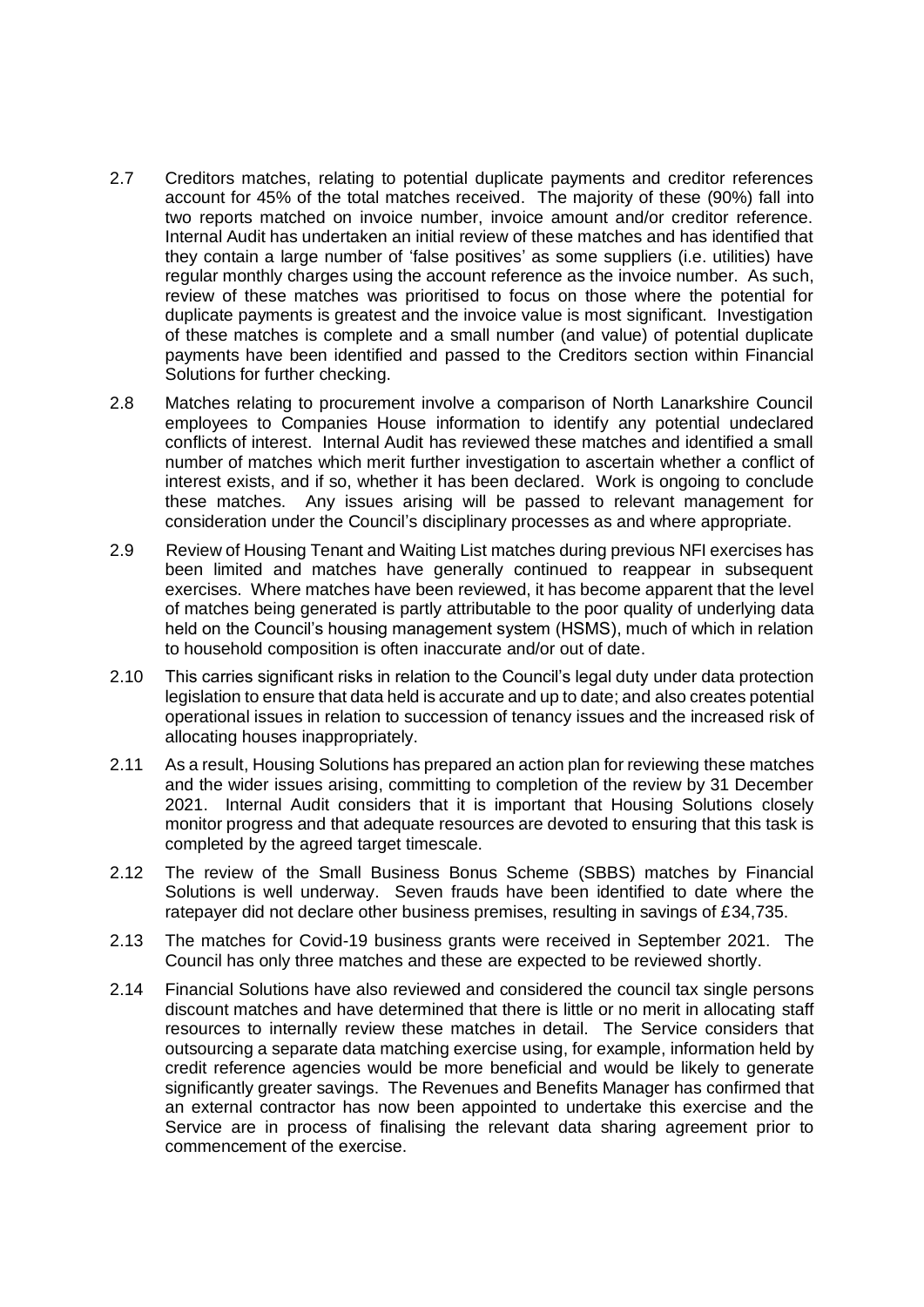#### **Covid-19 business grants**

- 2.15 There is widespread recognition that there was a higher risk of fraud and error associated with grant schemes put in place at short notice in response to the pandemic. Partly this was due to the absence of some controls due to significantly revised operating arrangements within public bodies, partly this was due to the speed at which such schemes were designed and implemented and partly this was due to the desire, at a UK and Scottish Government level, to make the provision of emergency financial support as frictionless as possible. Such schemes were also recognised as likely to attract the attention of serious organised crime groups.
- 2.16 Throughout the Covid-19 business grants process, Internal Audit provided advice and guidance to the Council teams responsible for administering Covid grants to assist them in implementing robust arrangements and in identifying any fraudulent claims at an early stage to prevent incorrect payments being made.
- 2.17 The Council has also participated, from early in the pandemic, in ongoing information sharing regarding potential fraudulent applications across the range of Covid support grant schemes co-ordinated by the Scottish Local Authority Investigator Group (SLAIG). This information was also shared nationally with a specialist unit within Police Scotland.
- 2.18 To date, the Council has identified 11 suspected fraudulent applications in respect of NDR Support Grant, of which payments totalling £20,000 were made for two applications. 16 suspected fraudulent applications have been identified in respect of the Strategic Framework Business Fund (SFBF), of which payments totalling £56,000 were made for six applications prior to the claims being identified as fraudulent. We are currently liaising with Police Scotland to progress one fraud case involving a number of these grant applications.

# **3. Public Sector Equality Duty and Fairer Scotland Duty**

3.1 None identified – no decision requiring relevant assessments.

#### **4. Impact**

4.1 **Financial impact**

None identified.

#### 4.2 **HR policy / Legislative impact**

Future data matching arrangements will be reviewed to ensure the Council remains legally compliant with relevant legislative requirements.

- 4.3 **Technology / Digital impact** None identified.
- 4.4 **Environmental impact** None identified.
- 4.5 **Communications impact** None identified.

#### 4.6 **Risk impact**

Failure to participate in the NFI could result in non-compliance with legislation, criticism from external audit and create additional risk of the potential for fraudulent activity not being identified at an early stage.